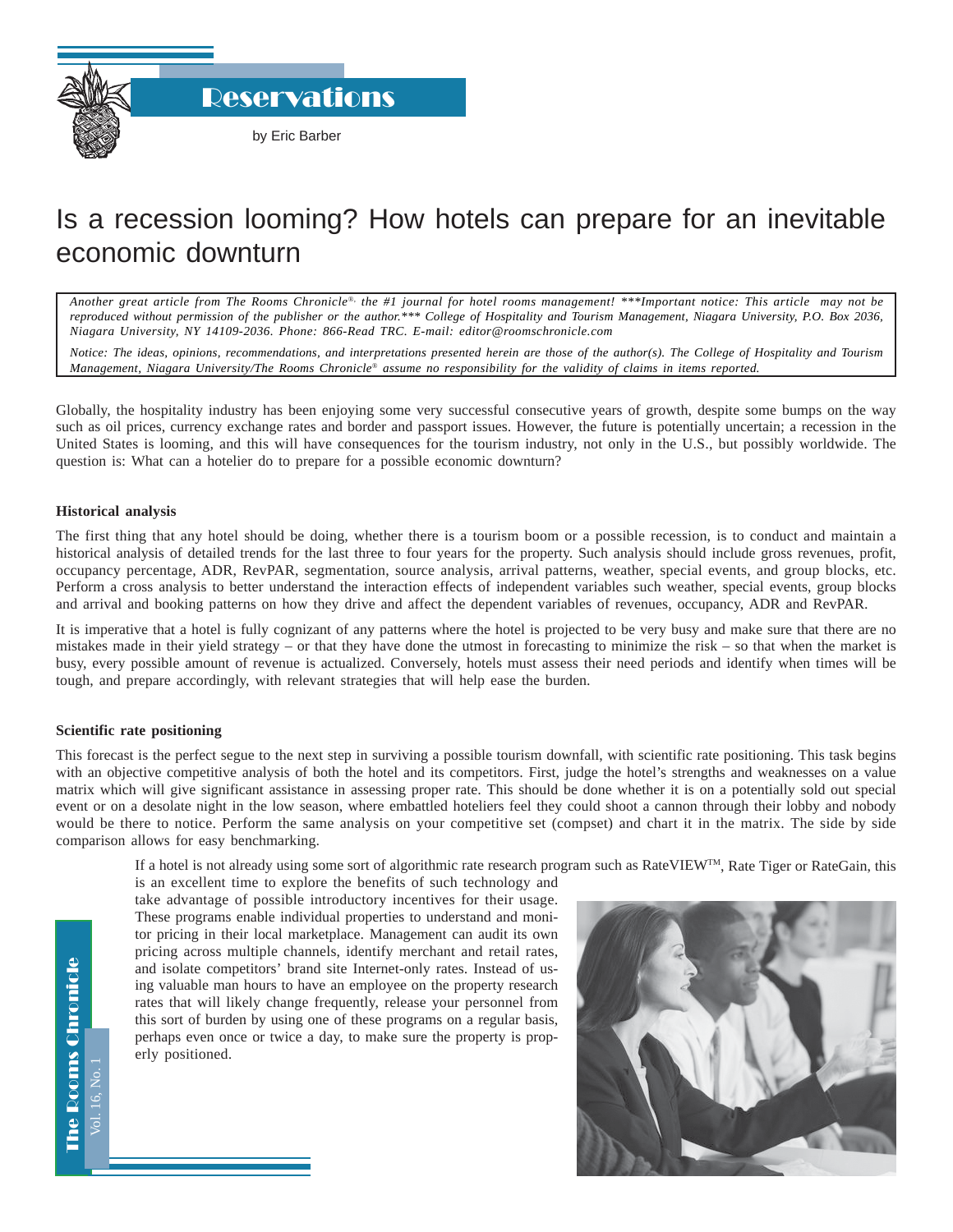#### **Talk to the competition**

Next, stay in touch with your friendly competition. Speak in general terms about their impressions of the market, attend local industry association and CVB meetings, and keep informed about what might possibly be expected in the future. There is much more to be gained with candid conversations with industry peers rather than maintaining a solitary mentality devoid of communication which benefits nobody. Such lack of interaction with others can lead to reactionary and unnecessary rate reductions in a market due to one's ignorance of current marketplace happenings.

## **Diversify market segments**

This is also an opportune time for the hotel's revenue and sales team to start thinking of segment diversification. When the hospitality industry is enjoying success, many properties become complacent and rely too heavily on specific market segments, whether they are corporate, group, leisure, etc. But such a lack of a diversified strategy can have dire consequences to a property, and if a specific segment suddenly bottoms out, the hotel will find it extremely challenging to try and seduce new segments from the competition during a crisis. Keep in mind that tour business is booked two to three years in advance in many cases, and that it will be nearly impossible to get anything but the occasional ad hoc business because of the business model.

A corporate property may begin to consider reaching out to the leisure segment; perhaps starting out with AAA offices within a 4 hour drive of the property, communicating with market managers of the Online Travel Agencies such as Travelocity®, Orbitz and Expedia and seeking alternative methodologies to capture additional bookings in their need periods.

Leisure dependant properties would be well recommended to make sure that they take advantage of all consortia/TMC programs available to them via the brand or representation company, so that their rooms sit on the appropriate virtual "Shelves." Investments in GDS advertising may also be a consideration if there is any sort of budget available. In short, take a serious look at the market mix of the property and the potential market mix of the entire market, and strategize to balance these as much as possible, while always being mindful of enhancing revenue and not displacing it.

## **Consider packages**

Packaging is becoming a more prominent marketing tool in the hospitality industry. Offering packages that deliver a high level of value to the consumer will make a property very interesting to potential guests. This approach can take many forms and can be used across a variety of market segments. For example, the corporate market segment can be enticed with a very simple offer of an inclusive hot breakfast included with the room rate. This can be very effectively applied across a variety of distribution channels, including the GDS, brand website, central contact centers and the hotel reservations office.

Taking this a step further, creating conference packages that offer significant value to include a guest room, meal package, coffee breaks, etc. are an excellent tool to facilitate meetings business in a hotel. Leisure packages can be comprised with a wide variety of special offers, with partnerships with local attractions, meal inclusions, suite offers, etc. that will be appropriate for families, couples, last minute getaways, etc. But keep in mind, the package offers should be a true value to the guest and represent a great deal, which may compel the potential guest to book.

Likewise, although not strictly packaging, offering specials on multiple night stays through the brand website and using the merchandising power of the online travel agencies is an excellent way to deliver incentives to prospective clients, especially if leveraged over need periods.

# **Data mining and direct marketing**

Most properties don't take the initiative at the property level to take advantage of a tool that can prove to be an excellent asset to its marketing opportunities at a relatively low cost. Typically, hotels depend extensively on a brand or rep company to generate the demand that will fill the hotel. But with the possibility of a downturn on the horizon, properties cannot afford not to participate in some sort of data mining exercise to increase touch points, with not only their prospective clients, but also clients that have used the property in the past and are not currently active.

Data mining can be done at the property level by looking in the property management system and filtering guests to be contacted, perhaps by region, date of last stay, travel purpose, etc. Some of the elements discussed above, such as packaging or special offers may be an excellent way to spur bookings, but be sure to keep in mind that any applicable privacy laws are adhered to and complied with.

At the brand level, most brands send regular email blasts to their databases, and hotels should contact their brands and assess any opportunities to be included and merchandised on one of their special offer e-mails. By planning in advance and being cognizant of need periods, this can become an excellent tool not only to gain additional revenues but to diversify to a new type of market segment. In addition, at the brand level, there are often opportunities to leverage the loyalty program database and use this to submit offers to a broad spectrum of guests, again by travel purpose, market segment, last stay, frequent user, etc.

#### **Air travel trends**

Long distance travel is typically affected by economic recessions, and in conjunction with reduced flight capacities, but much higher load factors, plus the possibility of consolidation among some very large airlines, airfares are likely going to continue to rise. If an economic